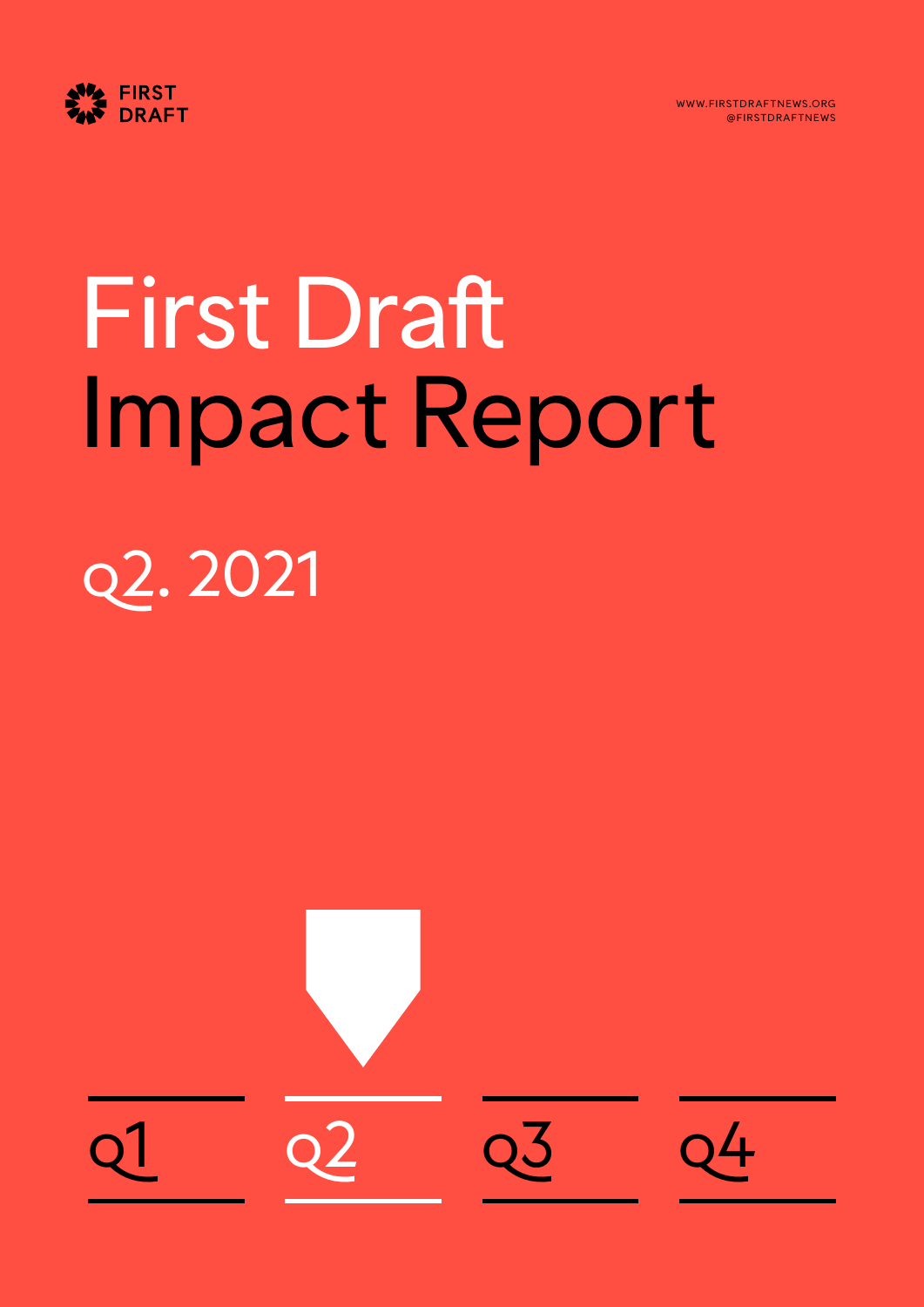

ttention was firmly focused on the United States in the first weeks of the year, as the nation grappled with the repeated, rampant and false denial of the legitimacy of election results. But as the United States increasingly [exports](https://www.reuters.com/world/americas/brazils-bolsonaro-says-he-wont-hand-over-presidency-if-there-is-vote-fraud-2021-07-01/?taid=60de6069bcdfda00014321eb&utm_campaign=trueAnthem:+Trending+Content&utm_medium=trueAnthem&utm_source=twitter) disinformation claims and tactics around the world, while vaccine misinformation floods every continent, an international perspective has never been more critical. A

In this quarter, First Draft has worked to uncover disinformation threats from across the globe. We have trained journalists, health workers and concerned citizens in Africa, Asia-Pacific, the Caribbean, Central America, Europe and North America. Our reporting has covered events in Papua New Guinea, India, Hong Kong and China. And we reported on the findings of a sixmonth investigation into vaccine disinformation in West Africa.

We have also ramped up our work on preventative interventions against disinformation. We shared new guidance on inoculation and prebunking, and have launched a new program of work on credibility indicators called "Misinformation Markers."

And our work continued to engage audiences with features and insights in [Wired,](https://www.wired.it/attualita/media/2021/06/24/wired-edicola-il-grande-inganno/) [Marie Claire,](https://www.marieclaire.co.uk/opinion/vaccine-misinformation-742160) [BBC](https://www.bbc.com/news/world-us-canada-57587364), [Vice](https://www.vice.com/en/article/93yabp/covid-anti-vaxxers-mocking-trans-people-with-transvaxxite-videos) and [The Economist](https://www.economist.com/united-states/2021/06/12/hispanic-americans-are-curious-about-qanon-too).

We are pleased to share our impact during Q2 2021, and look forward to the coming months, when we plan to further equip people around the world with the tools, knowledge and inspiration to share accurate information.

The story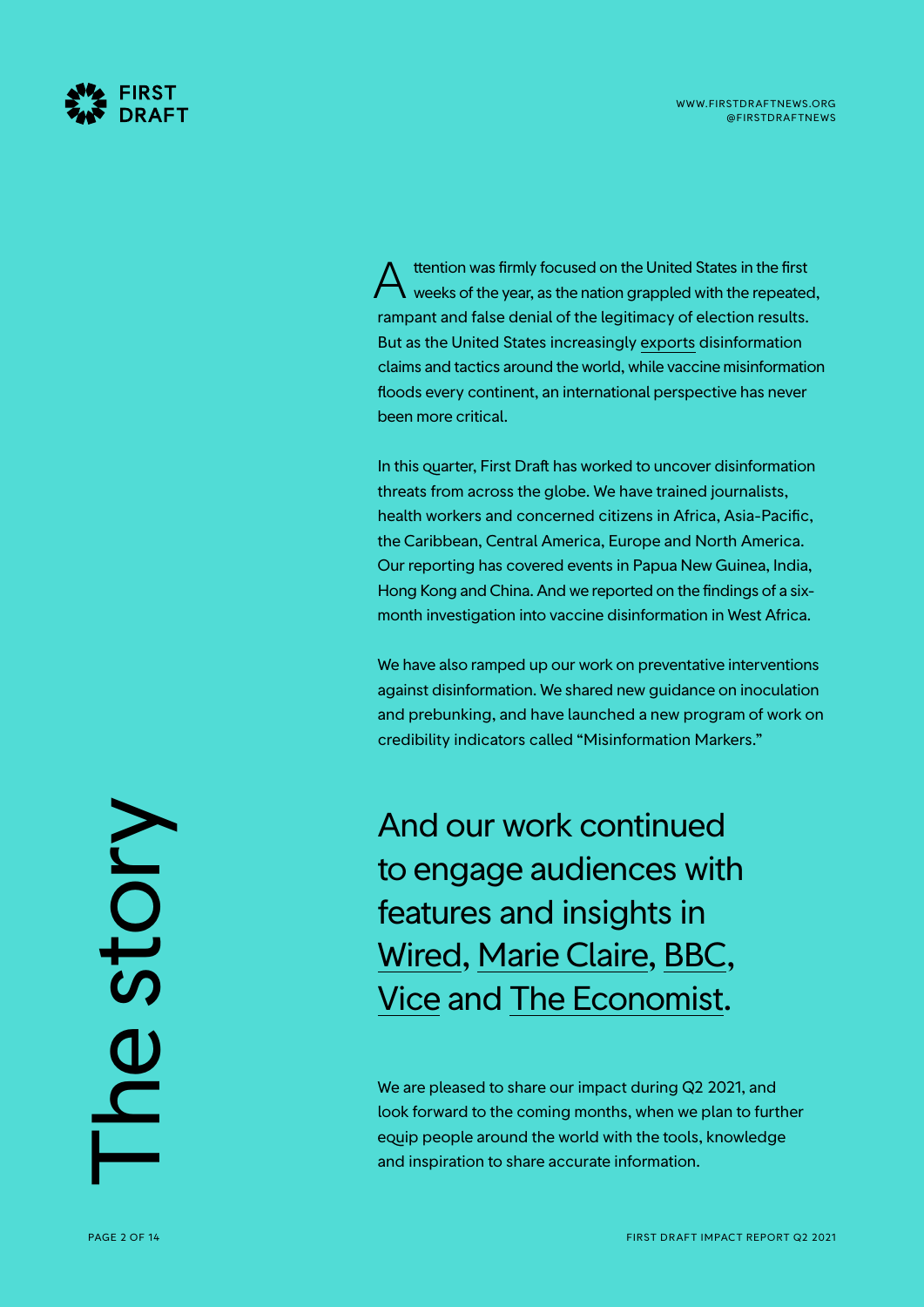

### E S E A R C H R E P O R T S 16 R

Audiences from Europe, North America, Central America, APAC, Africa 3,704 people trained 38 training events

> 245,396 website visitors

#### $\frac{1}{2}$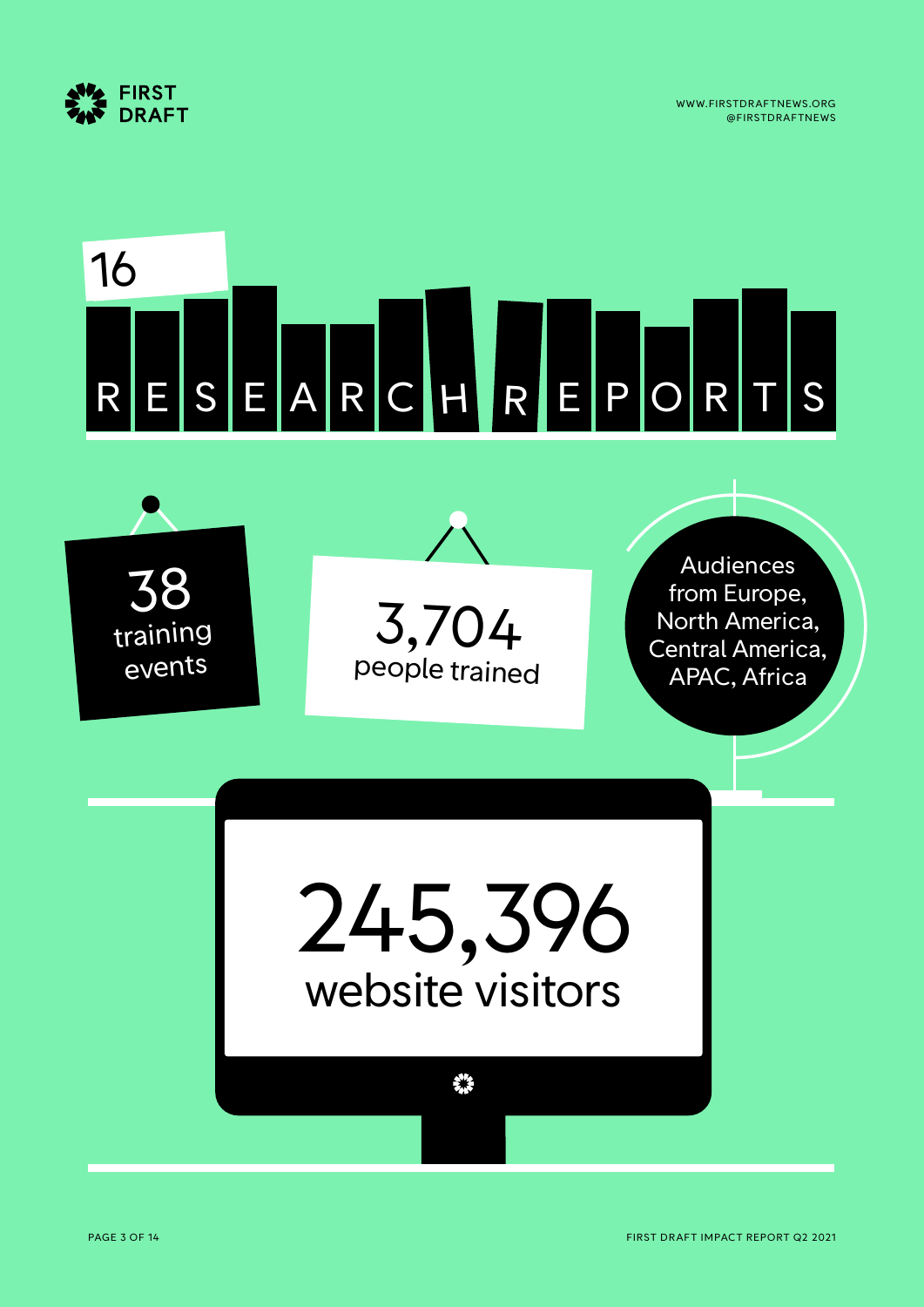

#### In Q2 2021, we wrapped a major program of work called Vaccine Insights. We delivered:

#### [The Vaccine Insights Flexible](https://firstdraftnews.org/vaccine-insights-flexible-learning-course/) [Learning Course](https://firstdraftnews.org/vaccine-insights-flexible-learning-course/)

A 13-part training course delivered live, with each session given three times to reach people in North American, European and Asia-Pacific time zones.

#### [The Vaccine Insights Hub](http://firstdraftnews.org/vaccineinsights)

A center of expertise and dashboard for global insights on vaccine misinformation. which is updated daily.

#### [The building blocks of reporting](https://firstdraftnews.org/wp-content/uploads/2021/02/FD0102_Snapshot-3.pdf?x35395) [on vaccine misinformation](https://firstdraftnews.org/wp-content/uploads/2021/02/FD0102_Snapshot-3.pdf?x35395)

A short PDF guide on how to create credible reporting on a complex, sensitive and fast-evolving subject.

#### [The Vaccine Insights Newsletter](https://firstdraftnews.us11.list-manage.com/subscribe?u=a2d3d9ccda374407d450e3c1c&id=689c1a25e0)

A weekly overview of the key insights and resources on vaccine misinformation, delivered to the inboxes of over 1,000 individuals in the field.

#### [Insights Reports](https://firstdraftnews.org/tackling/insights-reports/)

A monthly report with analysis of the key themes, trends, threats, narratives and data deficits related to vaccine misinformation from the previous month.

Having already directly reached thousands of key individuals through our dynamic range of products and services, we are excited to implement what we have learned in our next series of programs.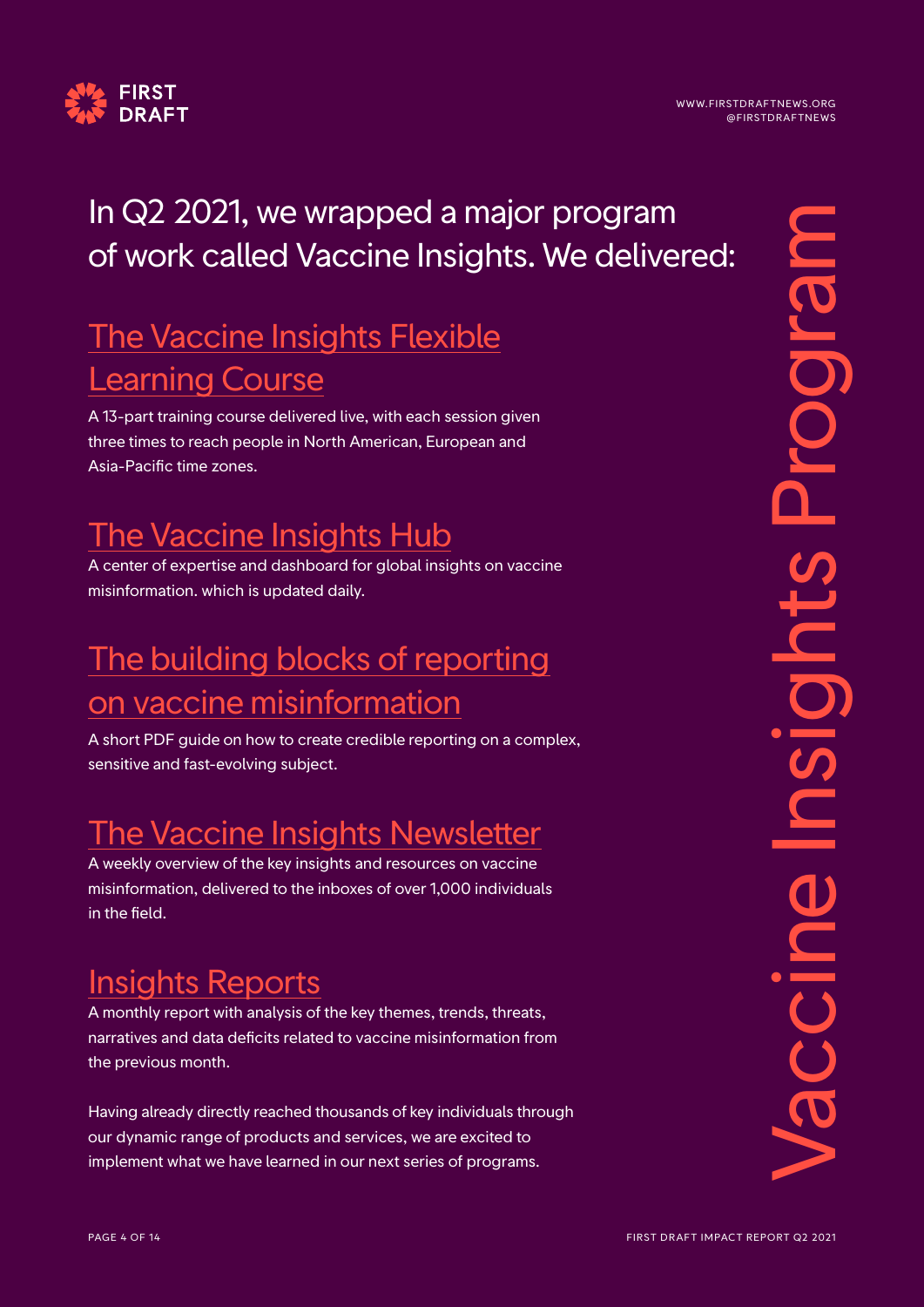

#### [Foreign anti-vaccine disinformation](https://firstdraftnews.org/long-form-article/foreign-anti-vaccine-disinformation-reaches-west-africa/) [spreads to West Africa](https://firstdraftnews.org/long-form-article/foreign-anti-vaccine-disinformation-reaches-west-africa/)



or six months, First Draft has monitored and mapped vaccine disinformation and narratives in West Africa. In June, we published a major report based on that monitoring along with additional investigative research to show how vaccine misinformation is traveling through the region. The report has since been shared widely with influential figures within the misinformation space in the region. F

Through our monitoring and research, one finding stood out: Foreign narratives and conspiracy theories — initially developed and popularized in North America — are taking hold in West Africa, further eroding trust in institutions in the region. Sources operating outside West Africa have been driving these narratives. While they are being spread in part by actors employing sophisticated amplification techniques, this should not be taken as evidence of "foreign interference." Determining the existence of "foreign interference" is a complex undertaking outside the scope of this report. Instead, this report highlights the narratives filtering through West Africa and demonstrates the ways in which they spread.

West Afric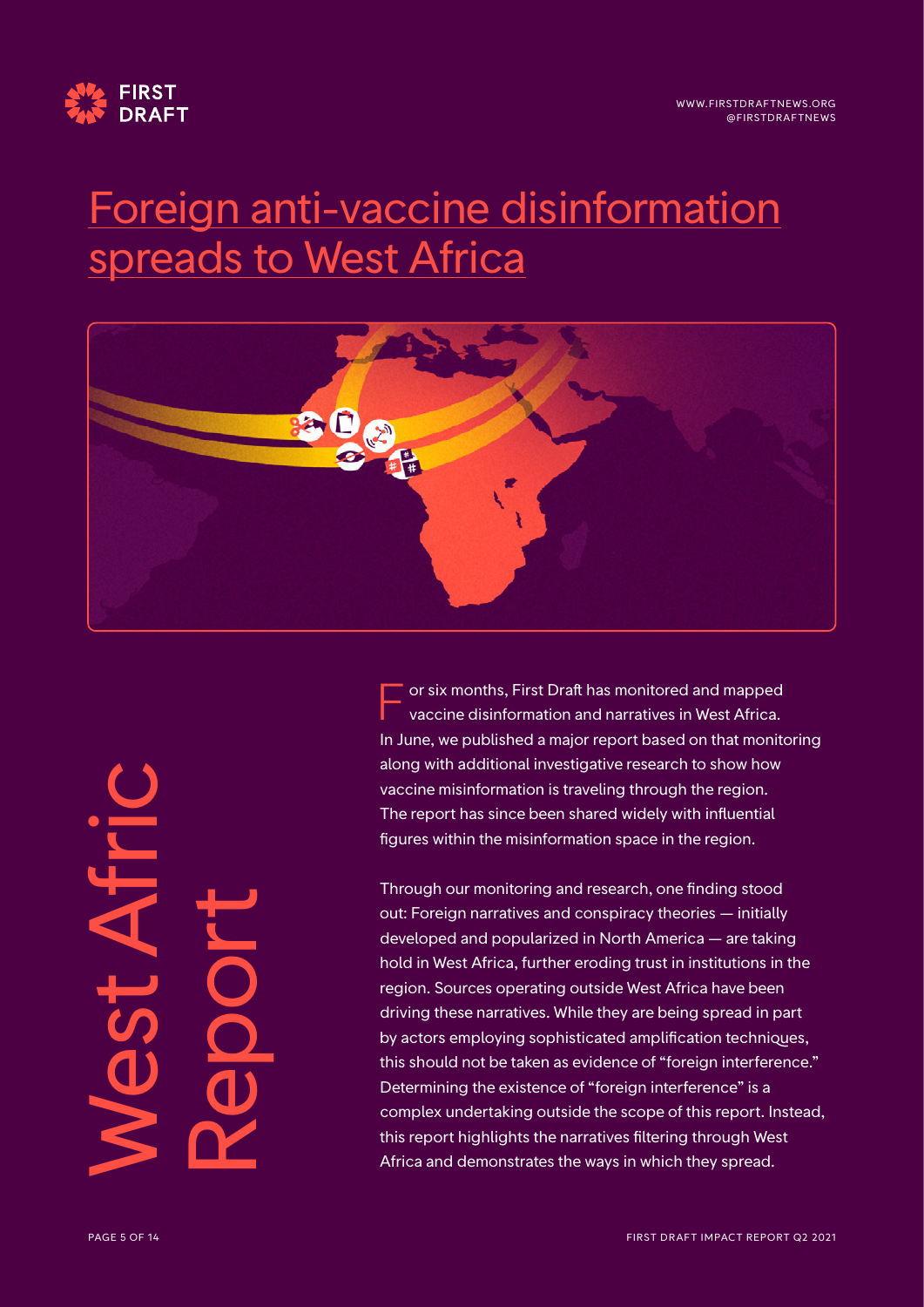

### Misinformation  $s$  we grapple with synthetic media, deepfakes and  $\blacksquare$  Marker  $\sf Kers$

misinformation in general, we must devise new ways to help everyday people understand what it is they're looking at on their screens. We need to help them to know whether it's accurate, whether it documented a real event and how to slow down and think before sharing. A

First Draft has launched a new program of work called [Misinformation Markers](https://firstdraftnews.org/long-form-article/misinformation-markers-how-to-signpost-and-label-problematic-online-content/) to explore the techniques and tools social media platforms and governments can consider using when writing new regulations.

#### [From deepfakes to](https://firstdraftnews.org/long-form-article/from-deepfakes-to-tiktok-filters-how-do-you-label-ai-content/) [TikTok filters: How do](https://firstdraftnews.org/long-form-article/from-deepfakes-to-tiktok-filters-how-do-you-label-ai-content/)  [you label AI content?](https://firstdraftnews.org/long-form-article/from-deepfakes-to-tiktok-filters-how-do-you-label-ai-content/)



[There are lots of](https://firstdraftnews.org/long-form-article/there-are-lots-of-ways-to-label-ai-content-but-what-are-the-risks/) [ways to label AI](https://firstdraftnews.org/long-form-article/there-are-lots-of-ways-to-label-ai-content-but-what-are-the-risks/) [content. But what](https://firstdraftnews.org/long-form-article/there-are-lots-of-ways-to-label-ai-content-but-what-are-the-risks/) [are the risks?](https://firstdraftnews.org/long-form-article/there-are-lots-of-ways-to-label-ai-content-but-what-are-the-risks/) 

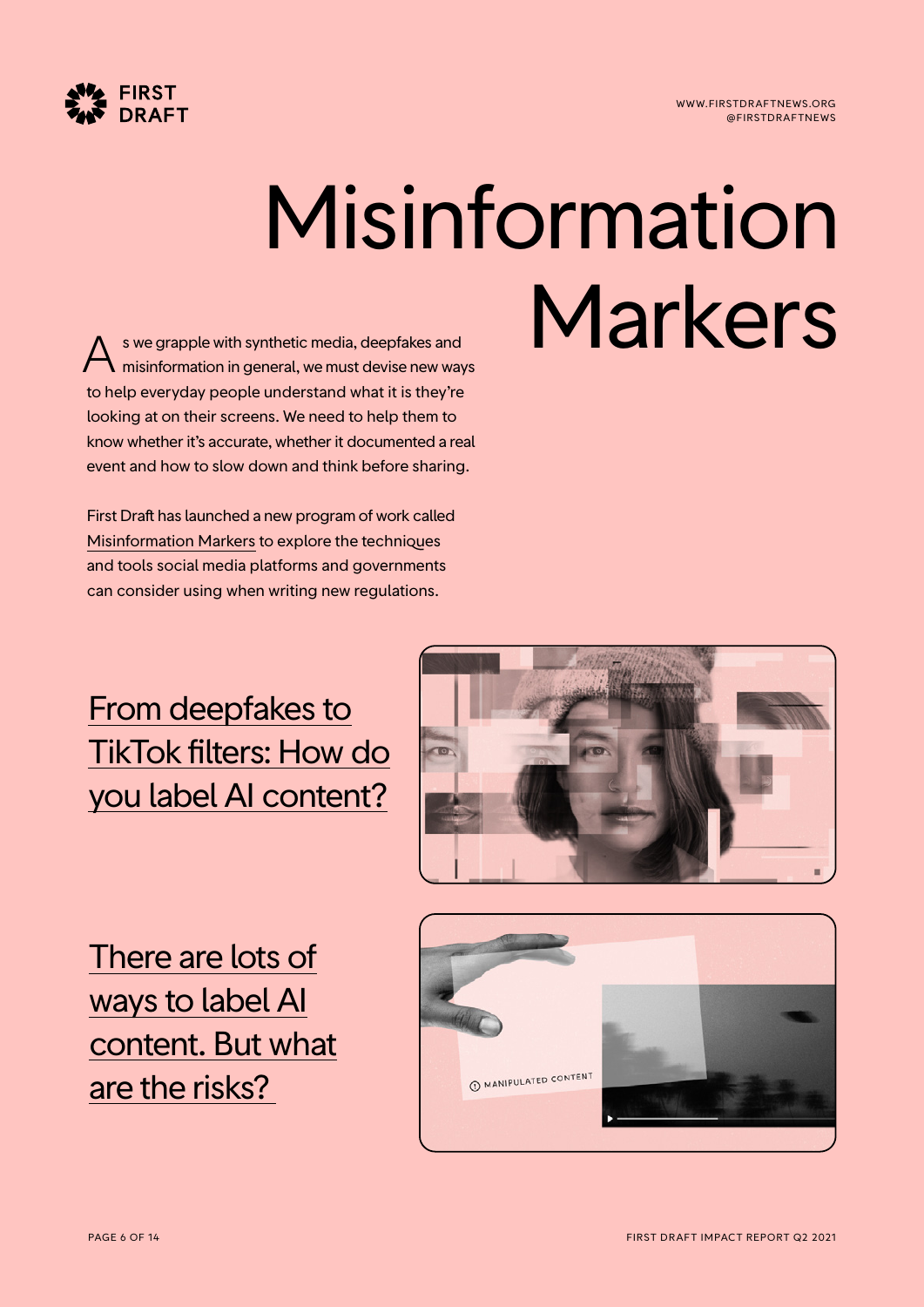

We have also launched our guidance on overlays (visual filters placed on images of misinformation to reduce their spread when featured in news articles). By working with policy specialists and designers, we have provided seven design principles to help newsrooms create overlays. In the coming months, we will be launching a free tool to help trusted partners apply overlays to their images.



[Overlays: How](https://firstdraftnews.org/articles/overlays-how-journalists-can-avoid-amplifying-misinformation-in-their-stories/) [journalists can](https://firstdraftnews.org/articles/overlays-how-journalists-can-avoid-amplifying-misinformation-in-their-stories/) [avoid amplifying](https://firstdraftnews.org/articles/overlays-how-journalists-can-avoid-amplifying-misinformation-in-their-stories/) [misinformation](https://firstdraftnews.org/articles/overlays-how-journalists-can-avoid-amplifying-misinformation-in-their-stories/) [in their stories](https://firstdraftnews.org/articles/overlays-how-journalists-can-avoid-amplifying-misinformation-in-their-stories/)



[How we](https://firstdraftnews.org/articles/how-we-use-overlays/) [use overlays](https://firstdraftnews.org/articles/how-we-use-overlays/)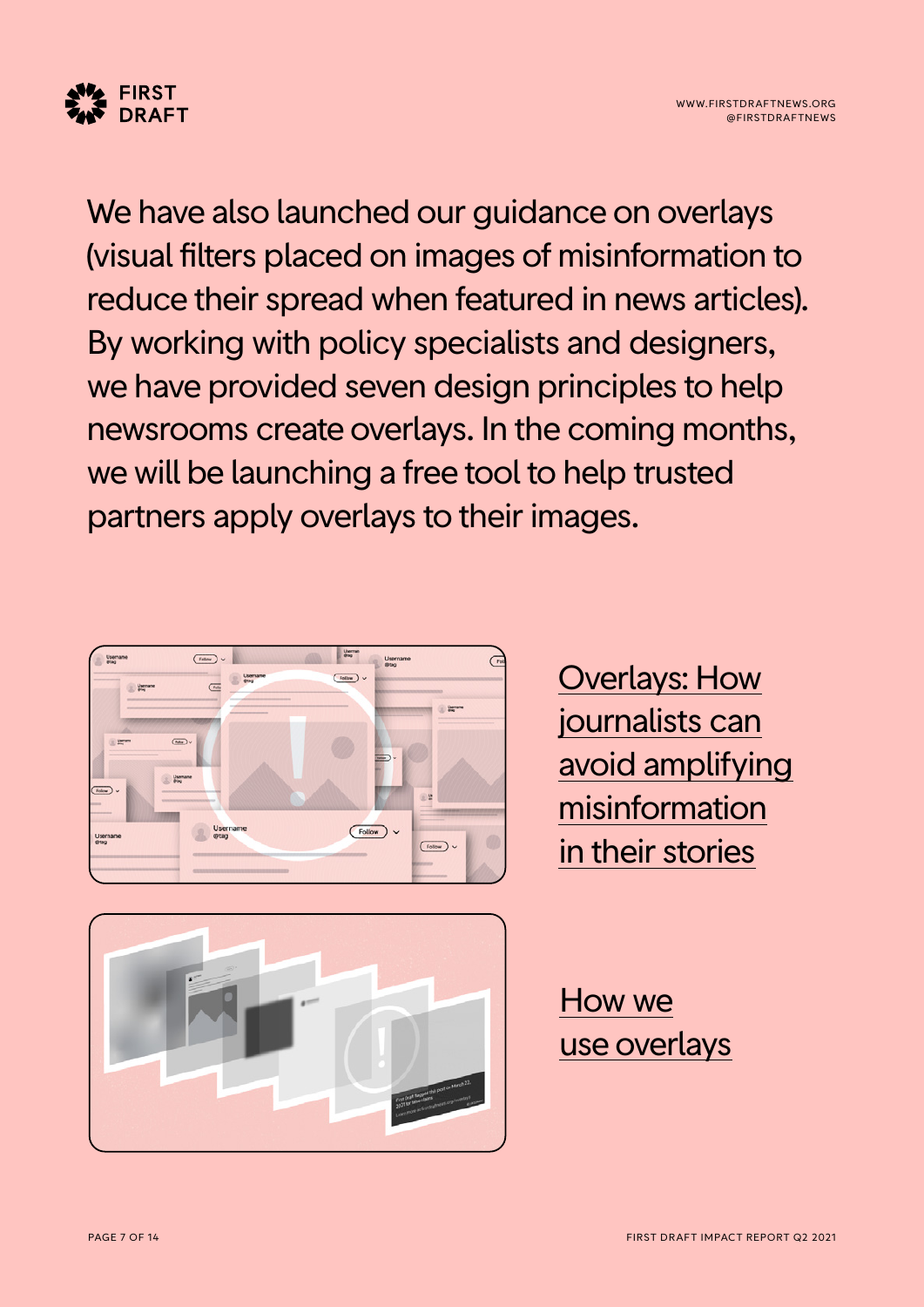

# English Español Français

irst Draft offers a wide range of translated training materials to ensure we reach as many people around the world as we can. To help make those materials as accessible as possible, we have brought together all our Spanish and French resources into a single place. We'll be adding more of these for other languages in the months ahead. F

#### [Recursos en español](https://firstdraftnews.org/recursos-en-espanol/) [Ressources en français](https://firstdraftnews.org/ressources-en-francais/)

Language Hubs anguage Huba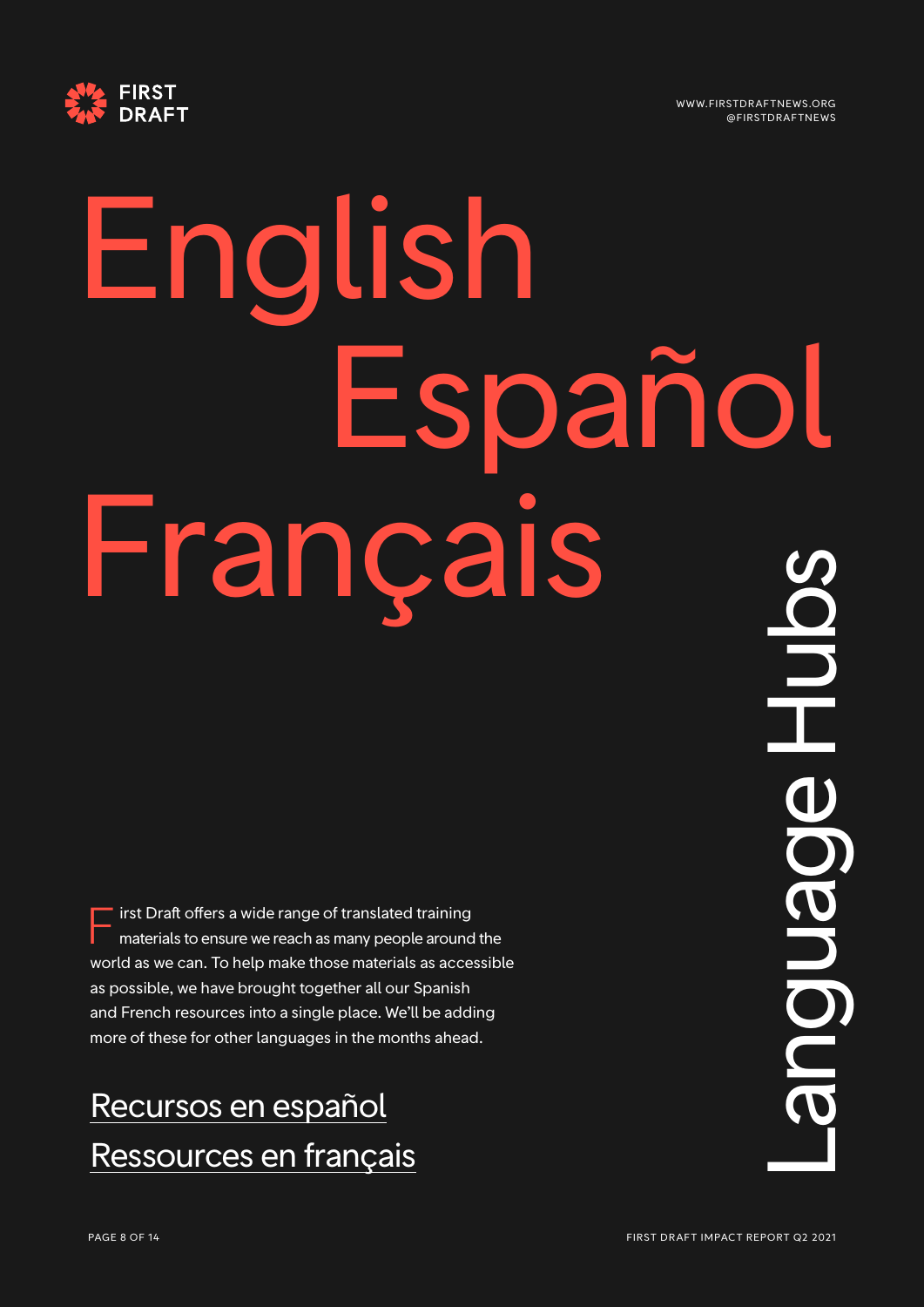



very day, First Draft monitors the social web for the most Lettery day, First Draft monitors the social web for the most<br>
important vaccine narratives and emerging threats. We have begun to publish monthly reports that review the key trends and themes from the previous month, offering both fresh insights and an archive for future use by researchers and journalists.

[Vaccine Misinformation](https://firstdraftnews.org/long-form-article/vaccine-insights-report-one/) [Insights Report: April](https://firstdraftnews.org/long-form-article/vaccine-insights-report-one/) [Vaccine Misinformation](https://firstdraftnews.org/long-form-article/vaccine-misinformation-insights-report-may/) [Insights Report: May](https://firstdraftnews.org/long-form-article/vaccine-misinformation-insights-report-may/) [Vaccine Misinformation](https://firstdraftnews.org/long-form-article/vaccine-misinformation-insights-report-june/)

[Insights Report: June](https://firstdraftnews.org/long-form-article/vaccine-misinformation-insights-report-june/)

Insights **POLL:**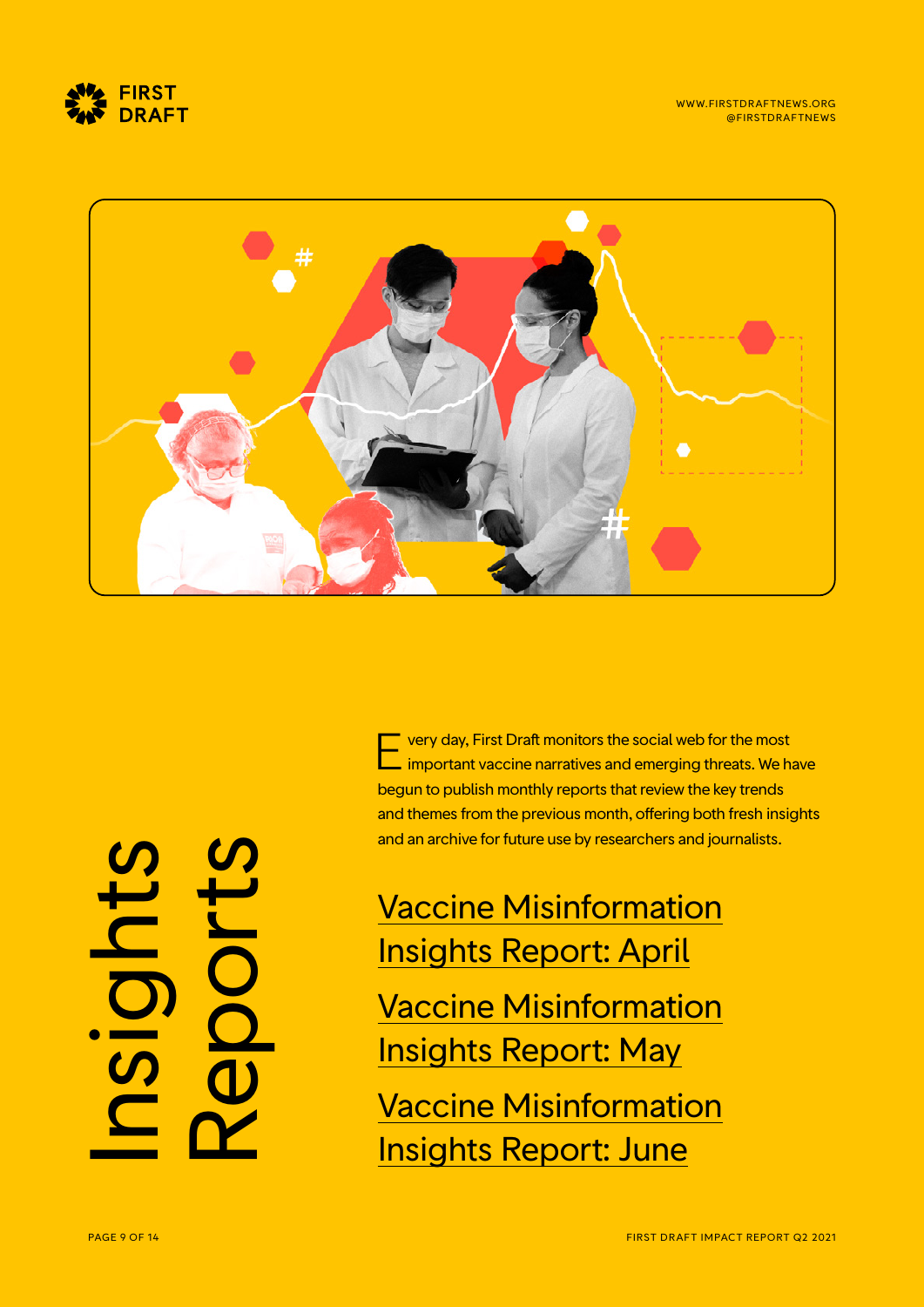





First Draft continues to investigate timely and diverse issues related to misinformation in an exciting portfolio of original reporting. Outside of our other programs of work, we are delighted to have published nine original stories on a range of topics, to help bring to light disinformation from around the world. F

- $\rightarrow$  [Vaccine misinformation in Papua New Guinea draws on distrust of authorities](https://firstdraftnews.org/articles/vaccine-misinformation-in-papua-new-guinea-draws-on-distrust-of-authorities/)
- $\rightarrow$  [4chan and 8kun users spread climate change denialism YouTube videos](https://firstdraftnews.org/articles/youtube-climate-change-denial/)
- $\rightarrow$  [How fringe candidates use misinformation to gain outsized online influence](https://firstdraftnews.org/articles/how-fringe-candidates-use-misinformation-to-gain-outsized-online-influence/)
- $\rightarrow$  [Chinese-made vaccines are being subject to misleading narratives](https://firstdraftnews.org/articles/sinovac-sinopharm-and-misinformation-online/)
- $\rightarrow$  [Vaccine misinformation in Facebook comment sections: a case study](https://firstdraftnews.org/articles/vaccine-misinformation-in-facebook-comment-sections-a-case-study/)
- $\rightarrow$  [Hesitancy behind Hong Kong's low vaccination uptake is driven by political tensions](https://firstdraftnews.org/articles/hesitancy-behind-hong-kongs-low-vaccination-uptake-is-driven-by-political-tensions/)
- $\rightarrow$  [How an anti-Muslim influence operation spread on Indian social media](https://firstdraftnews.org/articles/israel-palestine-tweets-and-indian-anti-muslim-network/)
- $\rightarrow$  [Anatomy of an anti-Muslim influence operation](https://firstdraftnews.org/articles/anti-muslim-disinformation-israel-palestine/)
- $\rightarrow$  [The unproven lab leak theory, Wuhan lab and virus origin: Reporting best practices](https://firstdraftnews.org/articles/best-practices-for-reporting-on-the-wuhan-lab-leak-theory/)

We have also continued our regular reporting with the Daily and Weekly Briefings, which are gaining a growing daily readership of over 10,000 journalists, researchers and policymakers.

OII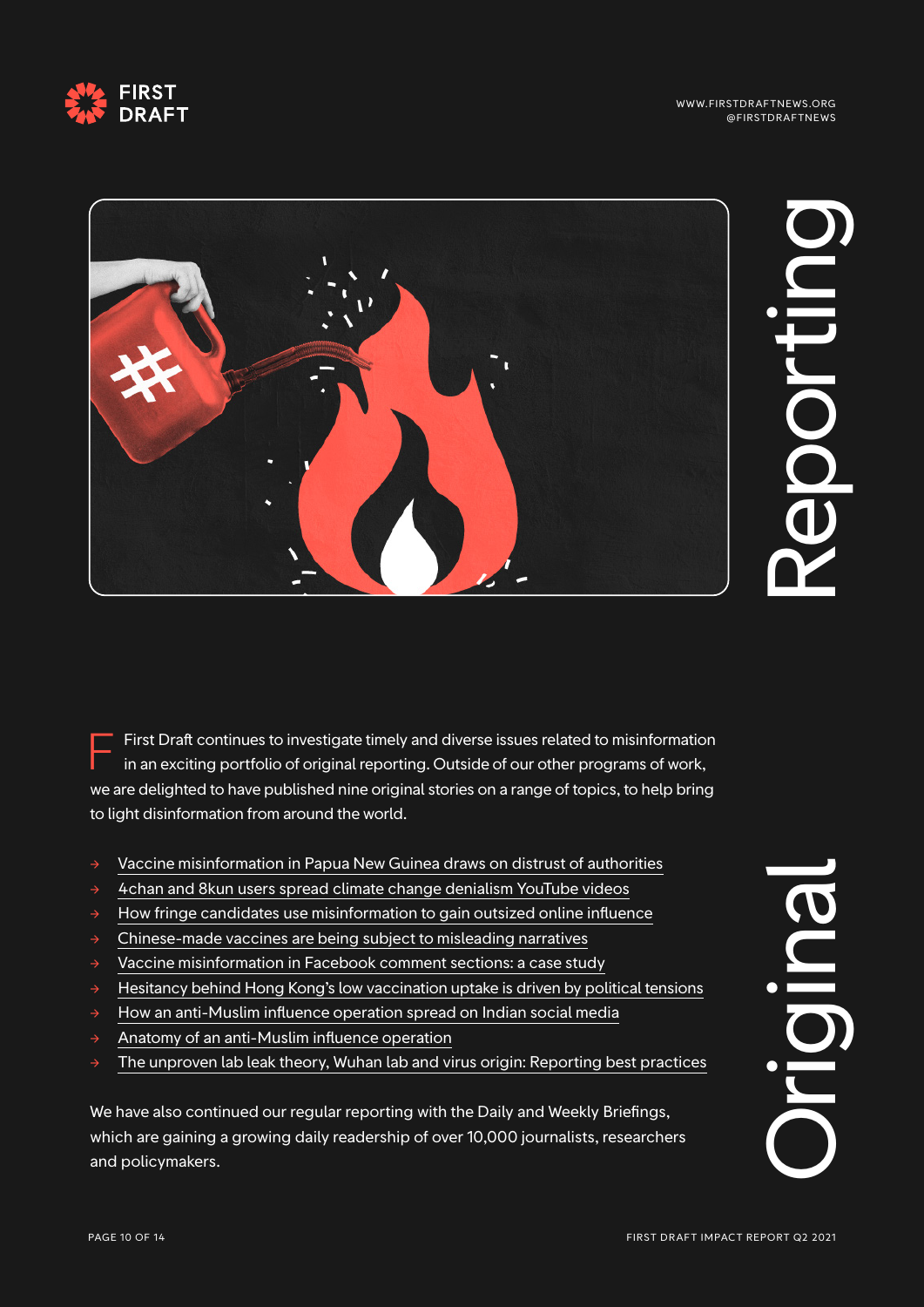



Asia-PacificSia-Pacific



eading into the second quarter of the year, our Asia-Pacific Bureau broadened and deepened its research and analysis on the most impactful disinformation in the region. We monitored and deciphered a range of misleading narratives, politically motivated rhetoric and conspiracy theories linked to the unproven Wuhan lab-leak theory and devised a [much-needed](https://firstdraftnews.org/articles/best-practices-for-reporting-on-the-wuhan-lab-leak-theory/)  [guide](https://firstdraftnews.org/articles/best-practices-for-reporting-on-the-wuhan-lab-leak-theory/) to best practices for journalists reporting on this sensitive subject without further amplifying misinformation.

Other focuses for our monitoring included myriad inaccurate or false claims sparked by geopolitical dynamics in the region along with the Covid-19 vaccines, and our case study on [vaccine](https://firstdraftnews.org/articles/hesitancy-behind-hong-kongs-low-vaccination-uptake-is-driven-by-political-tensions/)  [hesitancy in Hong Kong](https://firstdraftnews.org/articles/hesitancy-behind-hong-kongs-low-vaccination-uptake-is-driven-by-political-tensions/) succinctly demonstrated the reallife impact of online misinformation. In this time zone, we are strategically positioned to cover major news events that break overnight in EMEA and AMER and identify the problematic online conversations that ensue. Perhaps the most prominent example of this in Q2 was our work on the conflict between Israel and Palestine. As clashes erupted, we ouickly located the dominating false narratives circulating on social media and alerted our media partners to preliminary findings as well as important debunks, especially around misleading visuals. **Example 12** and the second quarter of the year, our Asia-Paci<br>
Bureau broadened and deepened its research and analy<br>
and deciphered a range of misleading narratives, politically<br>
motivated rhetoric and conspiracy theories

The APAC team also provided guest lectures for undergraduate and postgraduate classes at the University of Technology Sydney, and presentations on media literacy at the Media Literacy Lab Educator's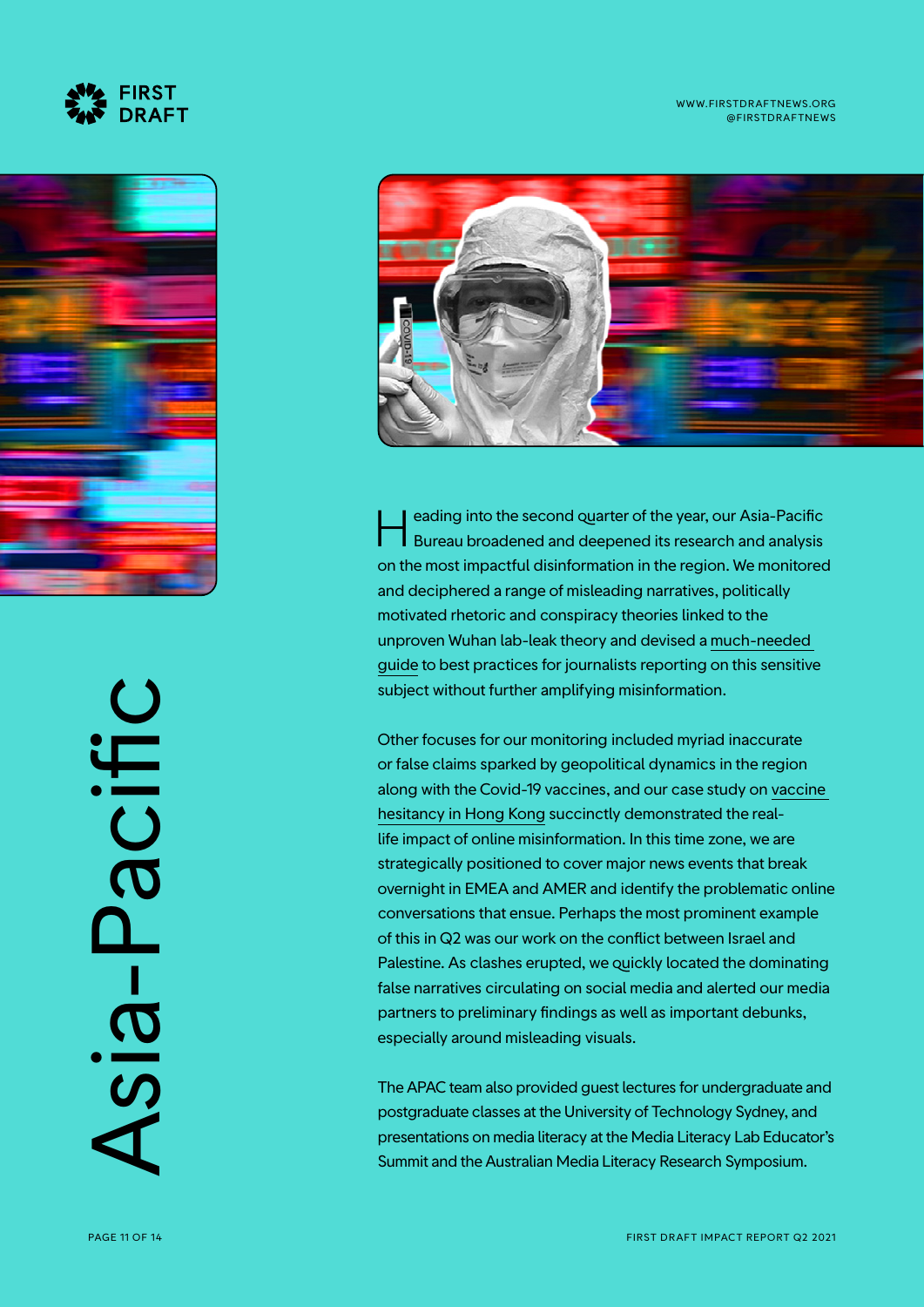

### Special Projects

n May, First Draft's Special Projects team hosted two training In May, First Draft's Special Projects team hosted two training<br>
sessions for the Disinformation Defense League, a collective Disinformation made up of civil rights and community-based organizations. Our training increased members' capacity to conduct research and monitoring in their own communities. The first session focused on the key principles of online monitoring; the second on teaching advanced techniques for verifying online sources.

The team has continued to provide daily top-line reports to the collective. These focus on racialized disinformation and analyze narratives that are likely to result in negative outcomes for communities of color. The Special Projects team keeps regular office hours where we connect with members of the community to give them updates on narratives of interest, hear about concerning narratives that have emerged in their communities and advise on considering tipping points.

### Defense League

#### Daily top-line reports

#### Rockefeller Foundation

#### **Training** and simulation sessions

We continue to play an integral role in the creation of training and resources for the Rockefeller Foundation's Equity-First Vaccination Initiative in collaboration with the Public Good Projects, Pink Cornrows and Brown University.

The Special Projects team is preparing four training sessions and a simulation to share knowledge about vaccine misinformation, expand community-based organizations' capacity for local research and monitoring and help them develop countermessaging strategies. The team has also worked to develop local monitoring Live Displays and Tweetdecks for member organizations and we will implement the use of a tip line via First Draft's CrossCheck mobile app. Finally, the team has delivered a weekly vaccine misinformation report that analyzes and debunks national and local vaccine narratives. The report also includes messaging recommendations for the larger narratives highlighted each week.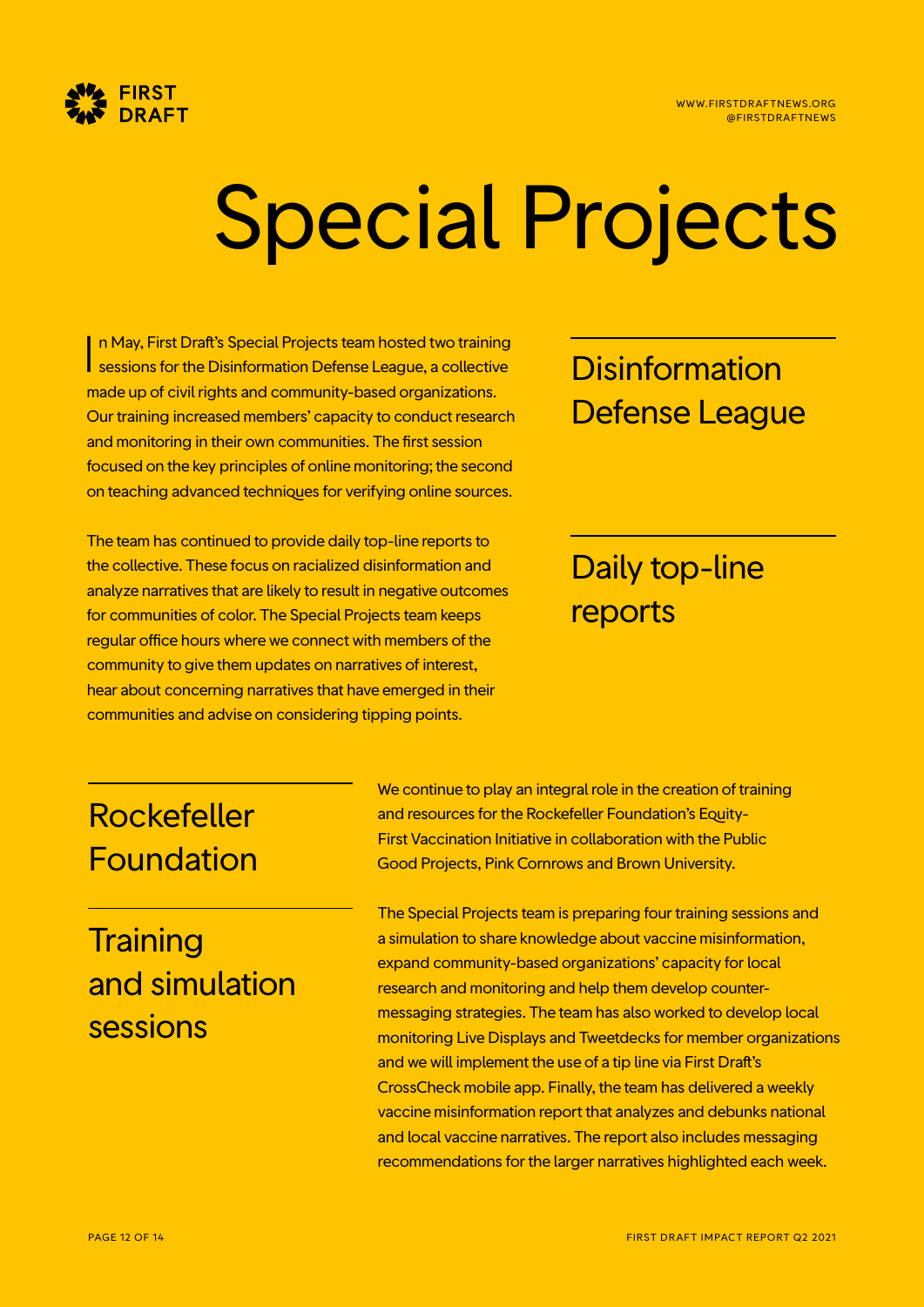



### Training and Partnerships

First Draft is pleased to be working with major global brands to help them prepare for disinformation.

- → **Aliansi Jurnalis Independen (AJI) Indonesia** - translated our Vaccine Insights course into Bahasa versions for Indonesian journalists/NGOs/CSOs.
- **Data Leads** translated our Vaccine Insights course for its "VaxCheck Town Hall," consisting of 30 online workshops for 29 states and Union Territories across India in English, Hindi and other regional languages. In total, more than 4,500 participants — including media practitioners, media students, local health workers, doctors, NGO workers and local government health officials — joined the training. The participants came from more than 700 organizations.
- **Financial Times** session on how to spot, verify and report on disinformation.
- → **Google LATAM**  a series of online [GNI Live](https://www.youtube.com/playlist?list=PLXYuDvosdAxzYAUBl8PZjgZrkirjatl9i)  [Trainings](https://www.youtube.com/playlist?list=PLXYuDvosdAxzYAUBl8PZjgZrkirjatl9i) to prepare journalists from across Latin America to cover upcoming elections. First Draft covered the theoretical approach to information disorder and how to report during elections.
- **PHIRI (Population Health Information Research Infrastructure)** - a session during a conference on lessons learned and good practices on infodemic management during the Covid-19 pandemic in Europe.
- **TEGNA** three practical sessions on monitoring, verification and responsible reporting training for TEGNA's VERIFY team.
- **Mercy Corps Puerto Rico** two sessions on how to understand information disorder, how/why false information spreads, and how to verify and report.
- **Médecins Sans Frontiers** a two-hour interactive simulation and masterclass for MSF health workers, centered around an information crisis in the Central African Republic, where MSF has historical operations. This helped them build capability to react to an unfolding crisis, and showed how they can prepare and protect themselves online.
- → **Rockefeller Foundation** masterclasses on the fundamentals of information disorder and credible reporting.
- → **Uganda Health Communication Network** - an hourlong presentation for medical professionals, librarians and health communicators in Uganda for the 2021 Annual Scientific Conference.
- → **CORE Group** CORE Group's Vaccine Confidence Live Webinar Series: Protecting Communities by Transforming Vaccine Hesitancy to Confidence
- → **Consortium of Universities for Global Health** - an hourlong session on practical tips for fighting disinformation for university lecturers preparing medical and health students, reaching [over 300 people.](https://www.youtube.com/watch?v=GYhDawNqnNk)